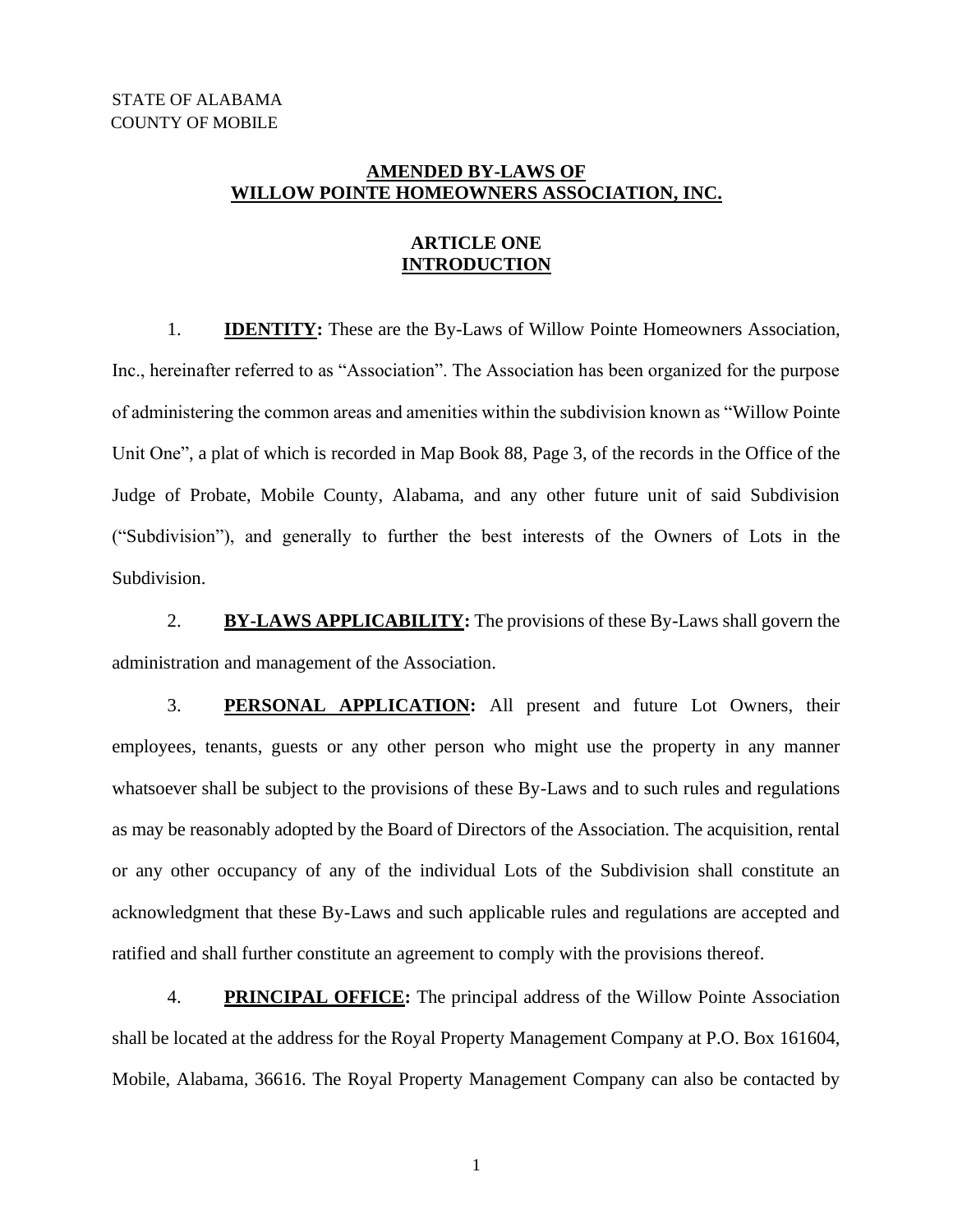email at [willowpointe@royalmgmt.com,](mailto:willowpointe@royalmgmt.com) or by phone at (251) 479-2003. The principal address and property management company may be changed at the discretion of the Board of Directors.

## **ARTICLE TWO MEMBERSHIP, MEETINGS AND VOTING**

5. **MEMBERS:** All persons owning a vested, present interest in fee title to any of the Lots in the Subdivision, which interest is evidenced by duly executed and proper instruments recorded in the Office of the Judge of Probate, Mobile County, Alabama, shall be deemed members of the Association and their membership shall automatically terminate upon the termination of their vested interest in the title to a Lot in the Subdivision. The legal title to a Lot in the Subdivision held by a vendor under a vendor's lien deed or a mortgagee under a mortgage shall not qualify the holder thereof for membership in the corporation. The foreclosure or deed in lieu of foreclosure of any vendor's lien or mortgage of a Lot in the Subdivision shall terminate the grantee's or mortgagor's membership in the corporation with respect to such Lot, whereupon all rights to such membership shall vest in the party who has purchased said property at such foreclosure sale or by deed in lieu of foreclosure.

Membership rights, including voting rights as hereinafter provided may be suspended by the Board of Directors if any member shall have failed to pay when due any assessment or charge lawfully imposed upon him or upon any Lot owned by him, or if the member, his family, his tenant or any guest shall violate any of these By-Laws or any applicable rule and regulation adopted pursuant hereto.

6. **VOTING RIGHTS:** The Association has one (1) class (Class A) of voting membership. Class A members shall be all Owners. When more than one person holds an interest in any Lot, all such persons shall be members. The vote for such a Lot shall be exercised as they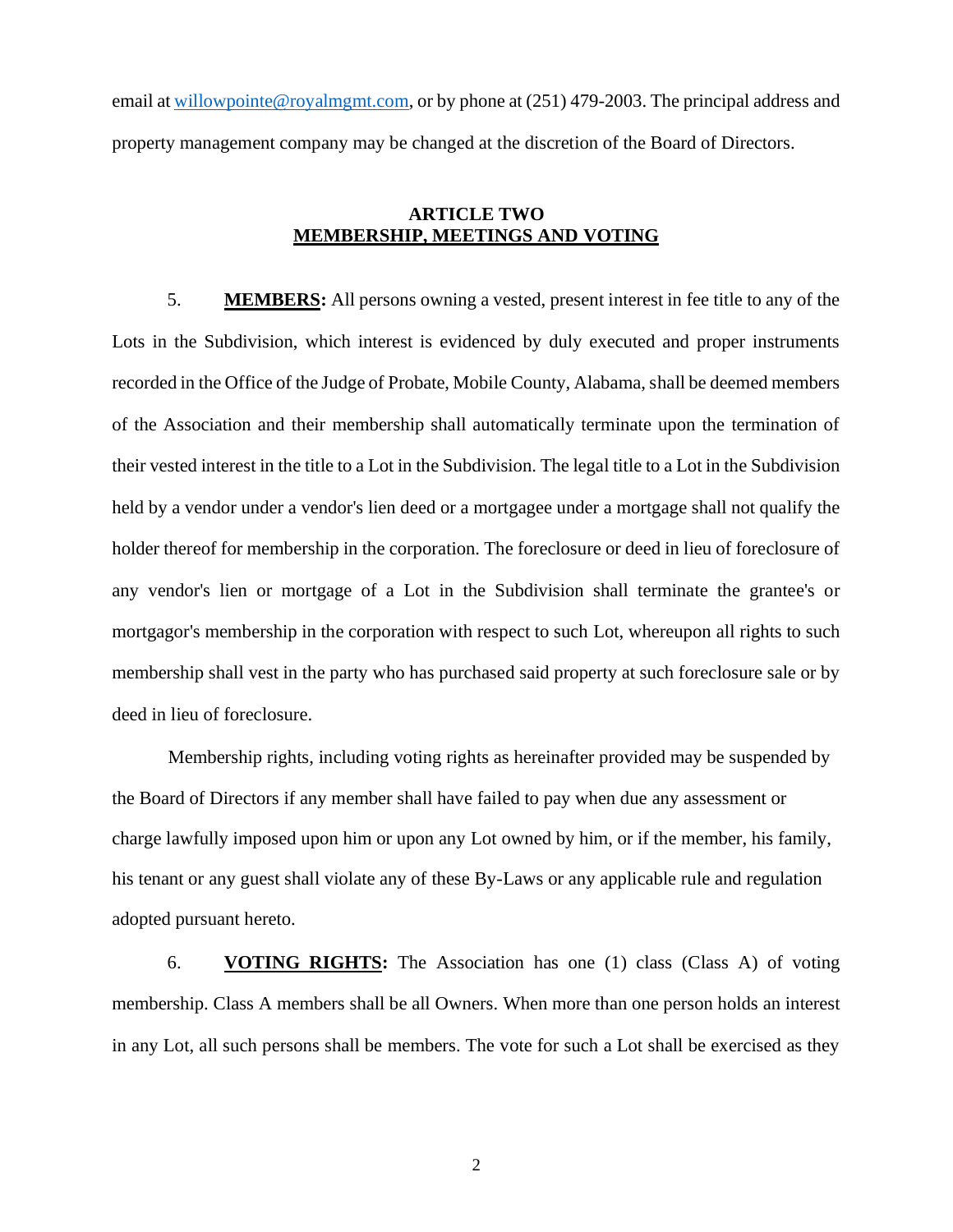among themselves determine, but in no event shall more than one (1) vote be cast with respect to any Lot.

7. **ANNUAL ASSOCIATION MEETING:** An annual meeting of the members shall be held during the first quarter of the year at a place as may be designated by the Board of Directors, for the purpose of electing directors and for the transaction of such other business as may come before the meeting.

8. **SPECIAL ASSOCIATION MEETINGS:** Special meetings may be called by the president, secretary-treasurer, a majority of the Board of Directors or by a written request from members entitled to cast 50% of the votes in the Association for any purpose and at any time.

9. **QUORUM FOR ASSOCIATION MEETINGS:** A quorum at members' meetings shall consist of the number of persons present in person or by proxy at the meeting entitled to cast a vote, who are in good standing at the time of the meeting. A majority of the voting rights present may adjourn any meeting from time to time. A simple majority of all voting rights present in person or proxy shall decide any question brought before the meeting, except when otherwise required by these bylaws.

10. **NOTICE OF MEETING:** Each member bears the responsibility to assure that the Association's record of their mailing address is current and accurate. It shall be the duty of the Board of Directors of the Association to mail a notice of each annual or special meeting, stating the purpose thereof as well as the time and the place where it is to be held to each Owner of record at such member's address as shown in the Association records at least seven (7) days, but not more than thirty (30) days prior to such meeting, unless the purpose of the meeting is to approve a material amendment to the corporation documents or Declaration of Covenants or approve an extraordinary action, for which at least thirty (30) days notice is required. The mailing of such a notice to each member at the address shown for each such member in the Association records shall be deemed to be notice of any such meeting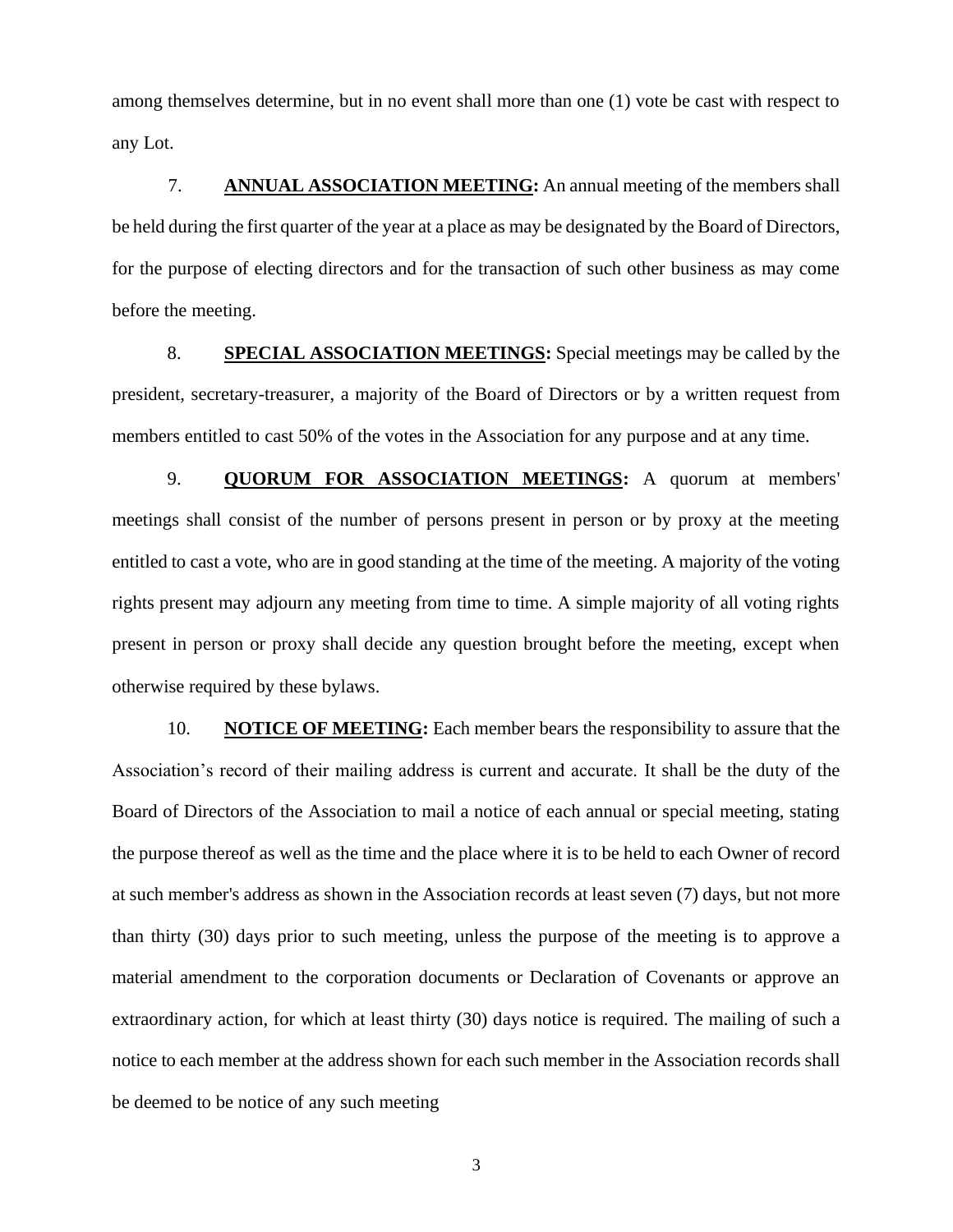11. **UNANIMOUS CONSENT:** Notwithstanding anything to the contrary contained herein, any action required or permitted to be taken at any meeting of the members of the Association or any committee thereof may be taken without a meeting if, prior to such action, a written consent thereto is signed by all members or all members of such committee, as the case may be, and such written consent is filed with the minutes of proceedings of the Association or committee.

12. **PROXIES**: Votes may be cast in person or by proxy. Proxies must be received at least (3) days prior to the commencement of each meeting at its appointed time. Proxy forms must be submitted as provided by the Board of Directors as required.

# **ARTICLE THREE BOARD OF DIRECTORS**

13. **POWERS:** The Board of Directors shall have all powers necessary to manage the affairs of the Association and to discharge its rights, duties and responsibilities as provided in the Articles of Incorporation and the laws of the State of Alabama.

14. **NUMBER:** The number of directors shall be not less than three (3) nor more than nine (9) as may be determined by and as may be amended by a vote of the majority of the members present in person or by proxy at any annual meeting of the members. Each director shall be a member of the Association or a person exercising the rights of an Owner who is not a natural person. All directors shall act without compensation unless otherwise provided by the resolution of the membership. Each director shall be elected at the annual meeting of the members of the Association and shall hold offices until the next annual meeting of the members and/or until his successor shall have been elected and duly qualified, unless sooner removed by the membership.

15. **REGULAR BOARD MEETINGS:** A regular meeting of the Board of Directors shall be held immediately after and at the same place as the annual meeting of the membership if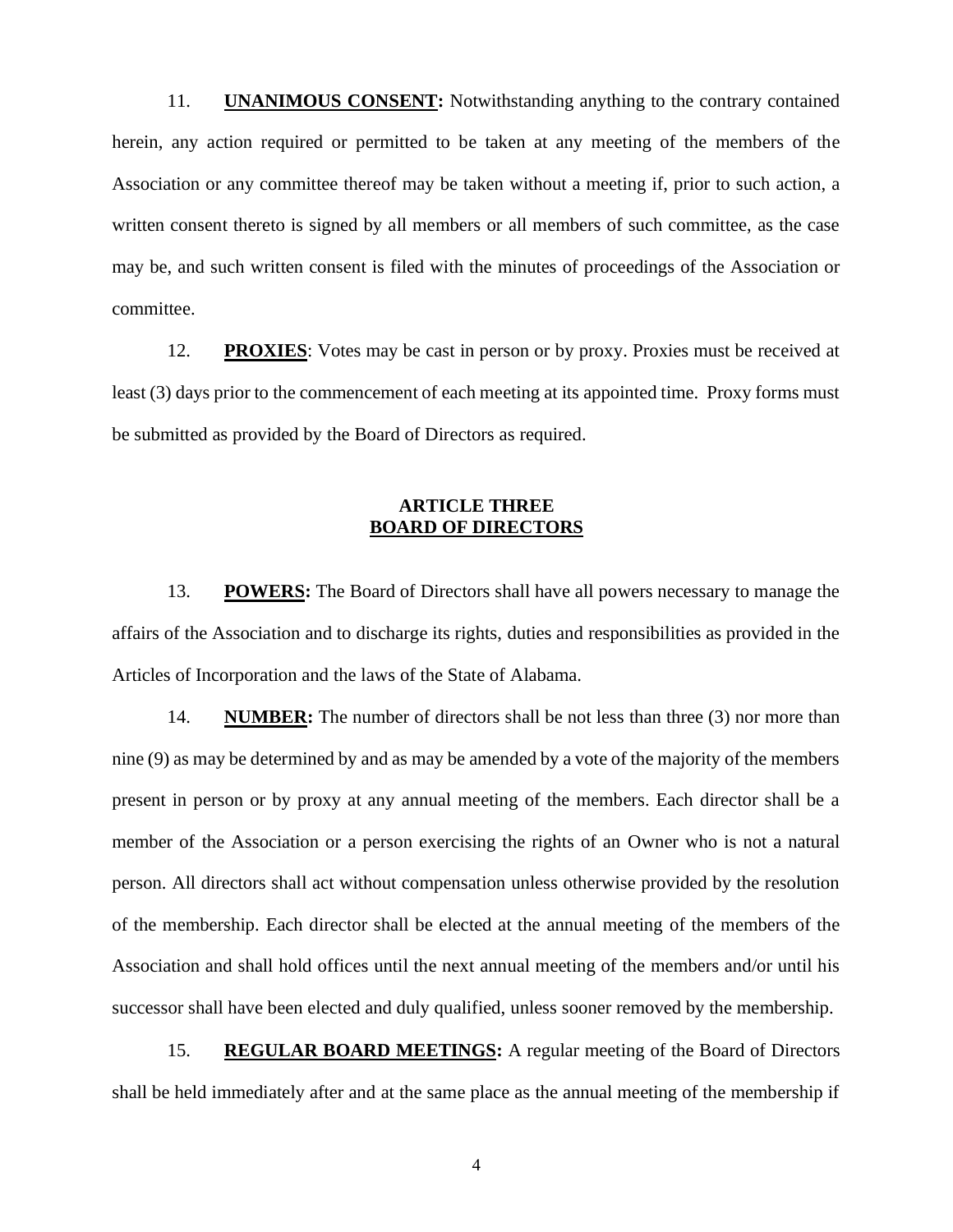agreed to by the Board of Directors. Additional regular meetings may be held as provided by resolution of the Board of Directors.

16. **SPECIAL BOARD MEETINGS:** Special meetings of the Board of Directors may be called by the President or a majority of the directors for any purpose and at any time or place.

17. **NOTICE OF BOARD MEETINGS:** Notice of all regular meetings and special meetings of the Board of Directors shall be mailed or delivered to each director at the address or contact of such director as shown in the Association records at least five (5) days before such meeting, unless such notice is waived by any director or directors. Each such notice shall state the purpose of the meeting and the time and place of such meeting.

18. **QUORUM FOR BOARD MEETINGS:** A quorum of the meeting of the Board of Directors shall be the number of directors necessary to cast a majority vote if the entire Board of Directors were present. If a quorum is not present for a meeting, a majority of those present may adjourn the meeting from time to time. A director shall be deemed present for the purpose of a quorum with respect to any question or election upon which his written vote (including phone text or email) shall have been received by the Board of Directors prior to or at such meeting. A majority of the votes present at a meeting in which a quorum is present shall decide any matter brought before the Board of Directors, except as may otherwise be required in these bylaws or the laws of the State of Alabama.

19. **REMOVAL AND APPOINTMENT:** Any director may be removed at a special meeting of the members of the Association called for that purpose, by concurrence of at least threefourths (¾) of the number of persons present in person or by proxy at the meeting entitled to cast a vote, who are in good standing at the time of the meeting, and the vacancy thereby created shall be filled by the election of a new director at the same meeting.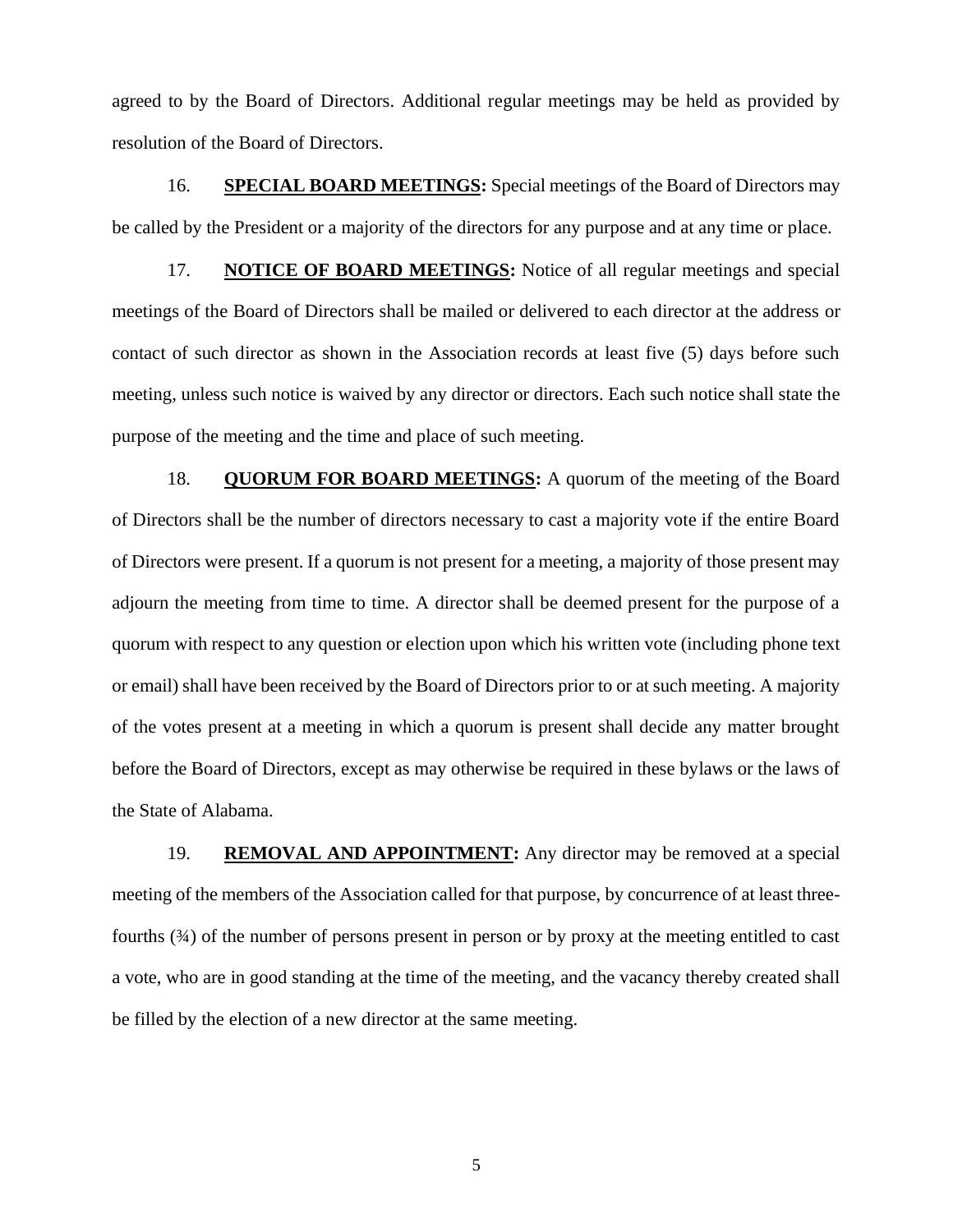20. **VACANCIES:** Except for vacancies created by the removal of directors by members and otherwise, vacancies in the Board of Directors shall be filled by the remaining directors.

21. **UNANIMOUS CONSENT:** Notwithstanding anything to the contrary herein contained, any action required or permitted to be taken at any meeting of the Board of Directors or any committee thereof may be taken without a meeting, if, prior to such action, a written consent thereto is signed by all members of the Board or all members of such committee, as the case may be, and such written consent is filed with the minutes of the proceedings of the Board of Directors.

22. **ROLE OF PRESIDENT:** The presiding officer of all directors meetings shall be the President of the Association. In the absence of the President, the directors present shall designate one of their number to preside.

23. **POWERS AND DUTIES OF THE BOARD OF DIRECTORS:** All of the powers and duties of the Association existing under these bylaws shall be exercised exclusively by the Board of Directors, subject only to approval by members when such is specifically required. Such powers and duties shall include without limitation the care, upkeep, maintenance and repair of the common areas of the Subdivision, contracting for such services, designation and dismissal of personnel necessary for maintenance and operation of the Association, the Subdivision and its common areas, and collection of assessments, fines and fees from members. The Board shall have the right to implement policies for enforcement of the Willow Pointe Covenants, Conditions and Restrictions, including notification procedures for restriction violations, and the right to impose reasonable fines for restriction violations that are not resolved.

24. **FIDELITY BONDS:** The Board of Directors may require that all officers and employees of the Association handling or responsible for the Association funds shall furnish adequate fidelity bonds. The premiums on such bonds shall be paid by the association.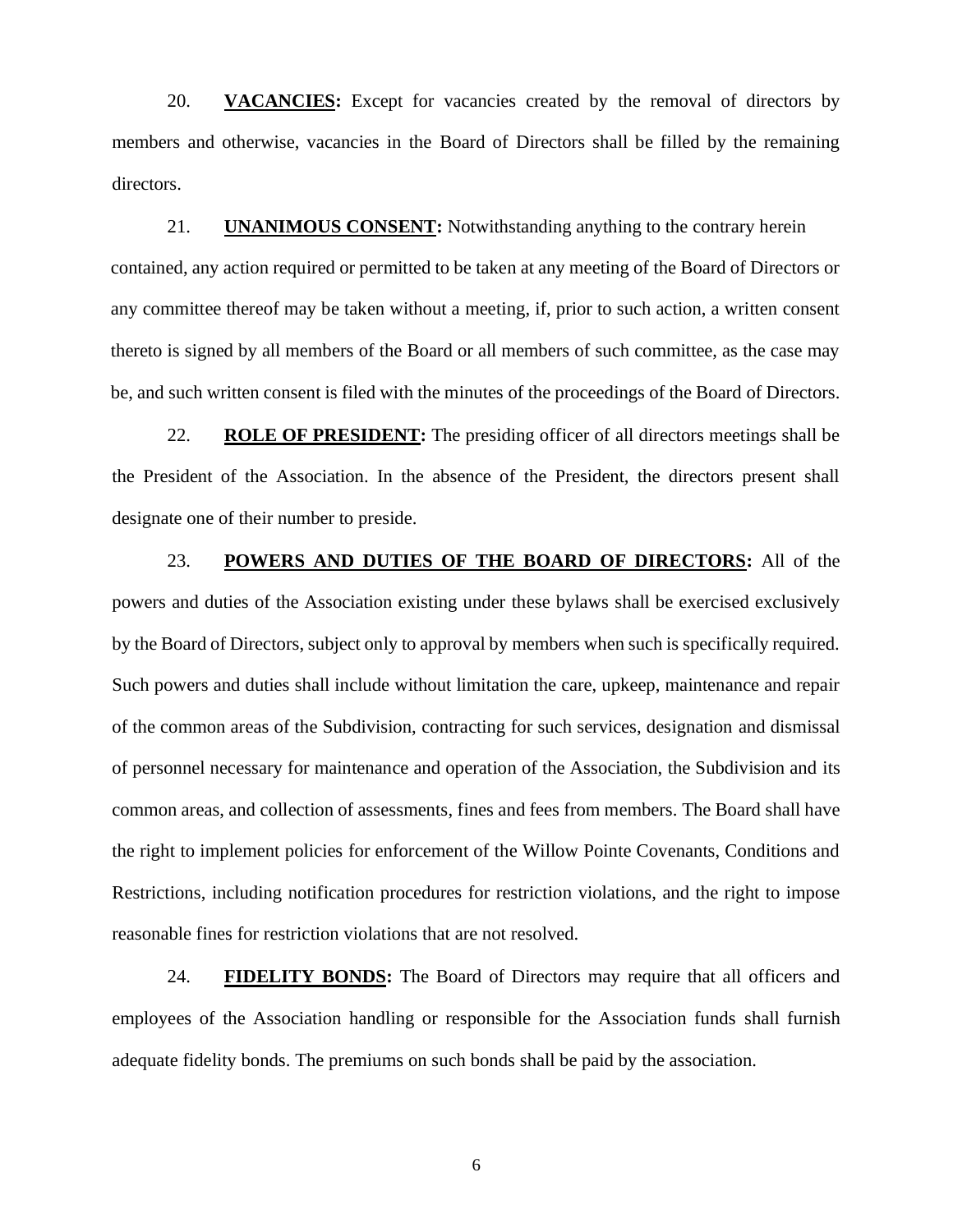### **ARTICLE FOUR OFFICERS**

25. **DESIGNATION AND NUMBER:** The executive officers of the Association shall be a President and a Secretary-Treasurer. Each officer shall be elected by the Board of Directors. Such additional officers as may be deemed necessary may be elected by the Board of Directors. All persons elected to office in the Association must be members of the Association or a person exercising the membership rights of the Lot Owner which is not a natural person. The President must be a member of the Board of Directors. All officers shall act without compensation unless otherwise provided for by resolution of the membership.

26. **ELECTION AND TERM:** Each officer shall be elected annually during the first quarter of the year by the Board of Directors and shall hold office until a successor shall have been elected and duly qualified, unless sooner removed by the Board of Directors.

27. **PRESIDENT:** The President shall be the chief executive officer of the Association, shall preside at all membership meetings of the Association and of the Board of Directors, and shall have all of the general powers and duties which are usually vested in the office of the President of an association, including, but not limited to, the power to appoint committees from among the members from time to time as he may, in his sole discretion, decide is appropriate to assist in the conduct of the affairs of the Association. The President may also sign documents and instruments on behalf of the Association and has the authority to authorize other directors to do so on his behalf.

28. **SECRETARY-TREASURER:** The Secretary-Treasurer shall keep, or cause to be kept, the minutes of all the meetings of the Board of Directors and all meetings of the membership of the Association. The Secretary-Treasurer shall also be responsible for the giving of all required notices of meetings to members and directors of the Association. The Secretary-Treasurer shall keep all records of the Association and shall have custody of all property of the Association,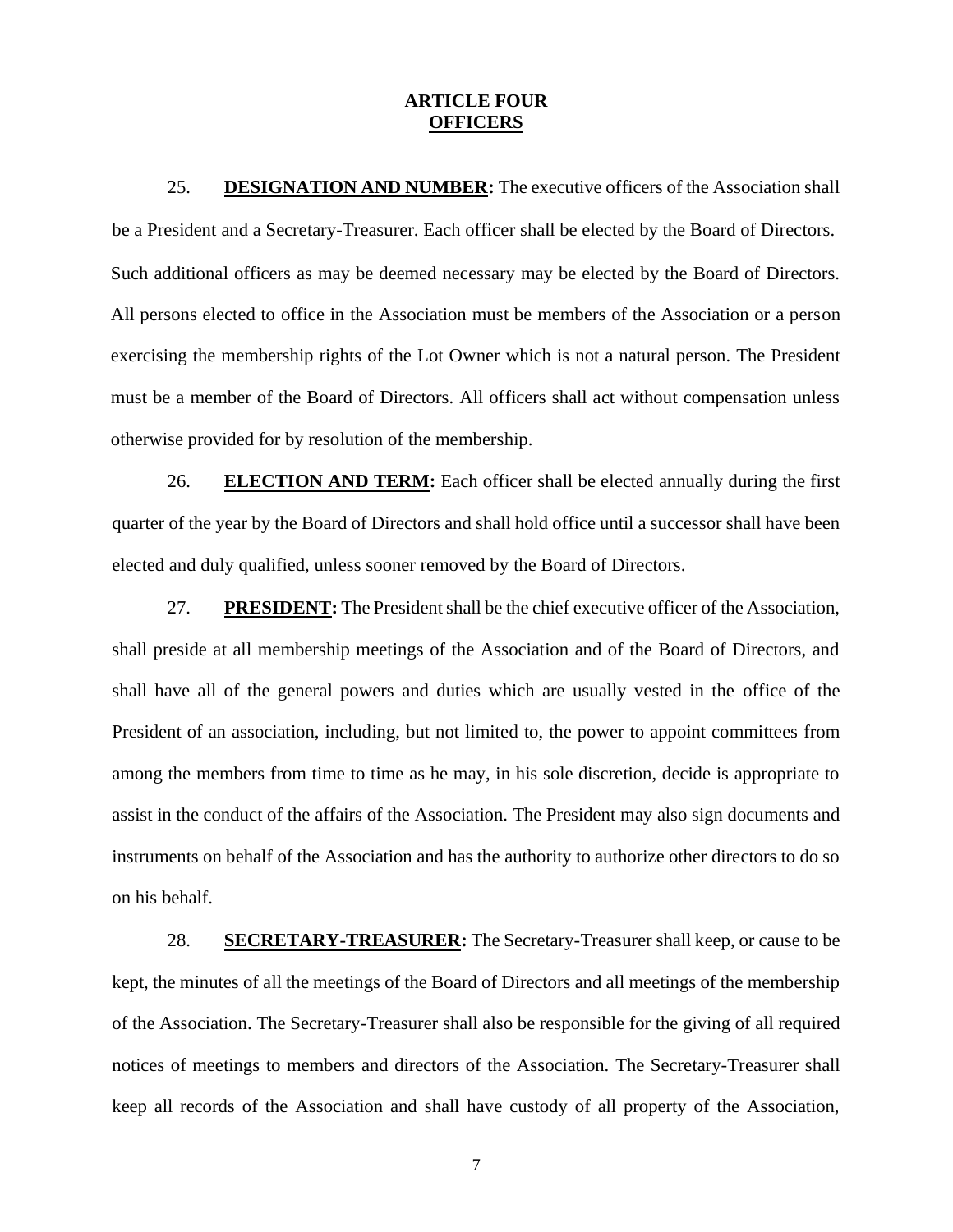including funds, securities and evidences of indebtedness and shall keep the financial records and books of account of the Association in accordance with accepted accounting practices and shall keep detailed, accurate records, in chronological order, of the receipts and expenditures affecting the common areas, specifying and itemizing the maintenance and repair expenses of the common areas, and any other expenses incurred and shall perform all other duties incident to the office of Secretary-Treasurer. The Secretary-Treasurer shall also countersign all documents and instruments on behalf of the Association, when necessary. The records, books of account and the vouchers authorizing payments shall be available for examination by any member of the Association, at any time convenient to the Secretary-Treasurer. The Board may authorize a hired management agent or company to conduct the duties of Secretary-Treasurer as needed.

29. **REMOVAL**: Any officer may be removed by a three-fourths (¾) vote of the Board of Directors called for that purpose and the vacancy thereby created shall be filled by an election by the remaining directors at the same meeting.

# **ARTICLE FIVE CONTRACTS AND FINANCES**

30. **CONTRACTS AND MANAGEMENT AGENT:** The Board of Directors may authorize any officer or officers, agent or agents, to enter into any contract or execute and deliver any instrument in the name of or on behalf of the Association and such authority may be general or restricted to a specific instance. In addition, the Board of Directors may authorize the hiring of a management agent or company to conduct its day-to-say operations.

31. **LOANS:** No loan shall be contracted on behalf of the Association and no evidence of indebtedness shall be executed in its name unless authorized by a unanimous resolution of its membership.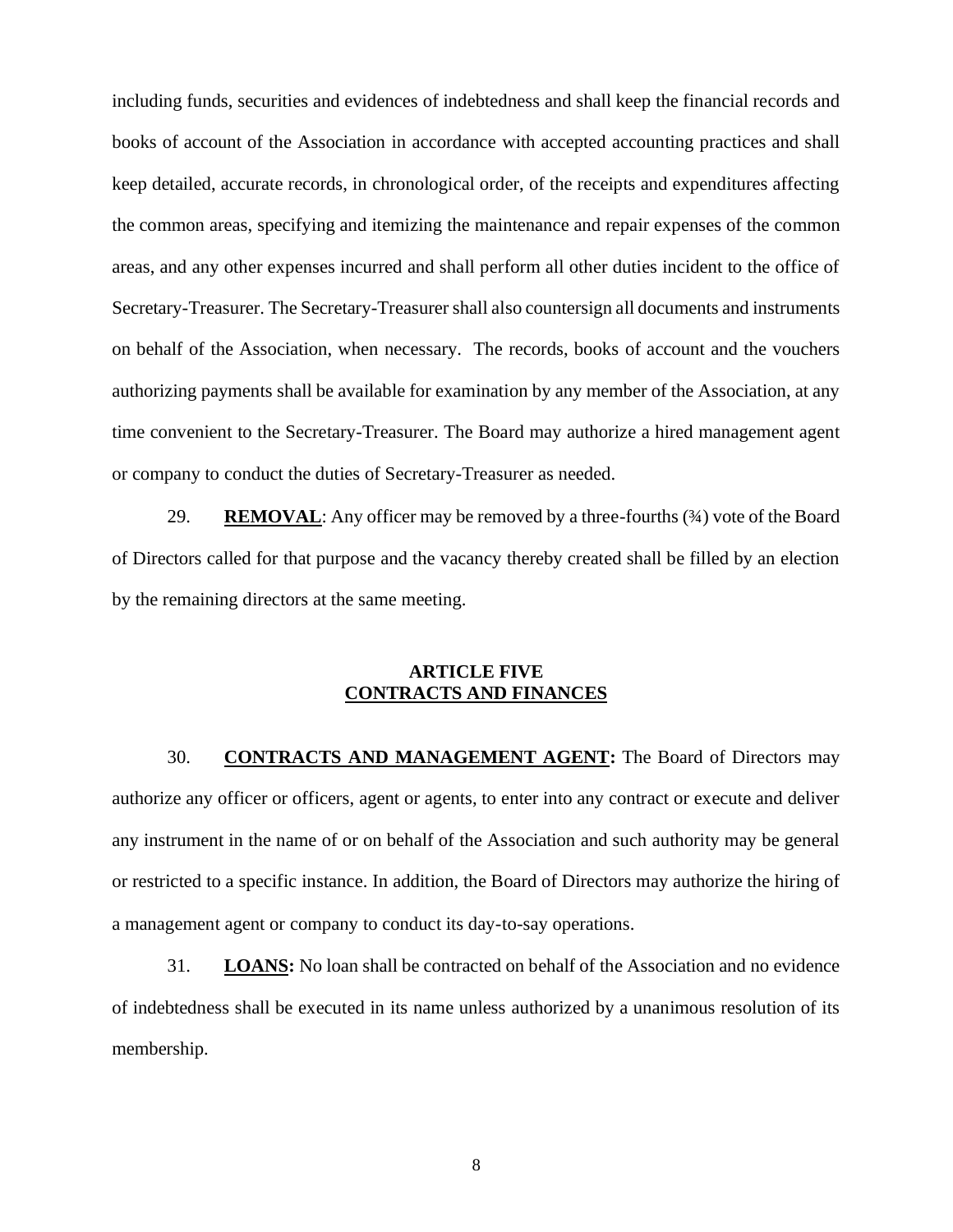32. **CHECKS**: All checks issued in the name of the Association shall be signed by the President and the Secretary-Treasurer or the representative of the Association's management agent or by such other person or persons as the Board of Directors may, by resolution, determine from time to time.

33. **DEPOSITS:** All funds of the Association not otherwise employed shall be deposited from time to time to the credit of the Association in such Banks, Trust Companies, or other depositories as the Board of Directors may select. The Association may, but shall not be required to maintain separate accounts according to each different type of Building Product.

# **ARTICLE SIX FISCAL MANAGEMENT**

34. **FISCAL YEAR:** The fiscal year of the Association shall begin on the first day of January of each year.

### 35. **CREATION OF THE LIEN AND PERSONAL OBLIGATION OF**

**ASSESSMENTS:** As provided in the Declaration of Covenants, Conditions and Restrictions for Willow Pointe Unit One, Lots 1-14, 20-22 and 27-72, a subdivision recorded in Real Property Book 88, page 3, of the Mobile County Probate Court records, and Willow Pointe Unit One, Lots 15A-15F, 16A-16F, 17A-17F, 18A-18F, 19A-19F, 23A-23F, 24A-24F, 25A-25F and 26A-26D as recorded in Real Property Book 88, page 3 of said Probate Court records, and any such Declaration recorded in connection with any future unit or phase of the subdivision or as to any other Lots, each Owner of any Lot by acceptance of any deed therefore, whether or not it shall be so expressed in such deed, is deemed to covenant and agree to pay the Association: (1) Annual assessments, (2) special assessments for capital improvements and (3) fees or fines levied for enforcement of the Declaration of Covenants, Conditions and Restrictions for Willow Pointe. Such annual and special assessments, fees, and fines shall be established and collected as hereinafter provided (annual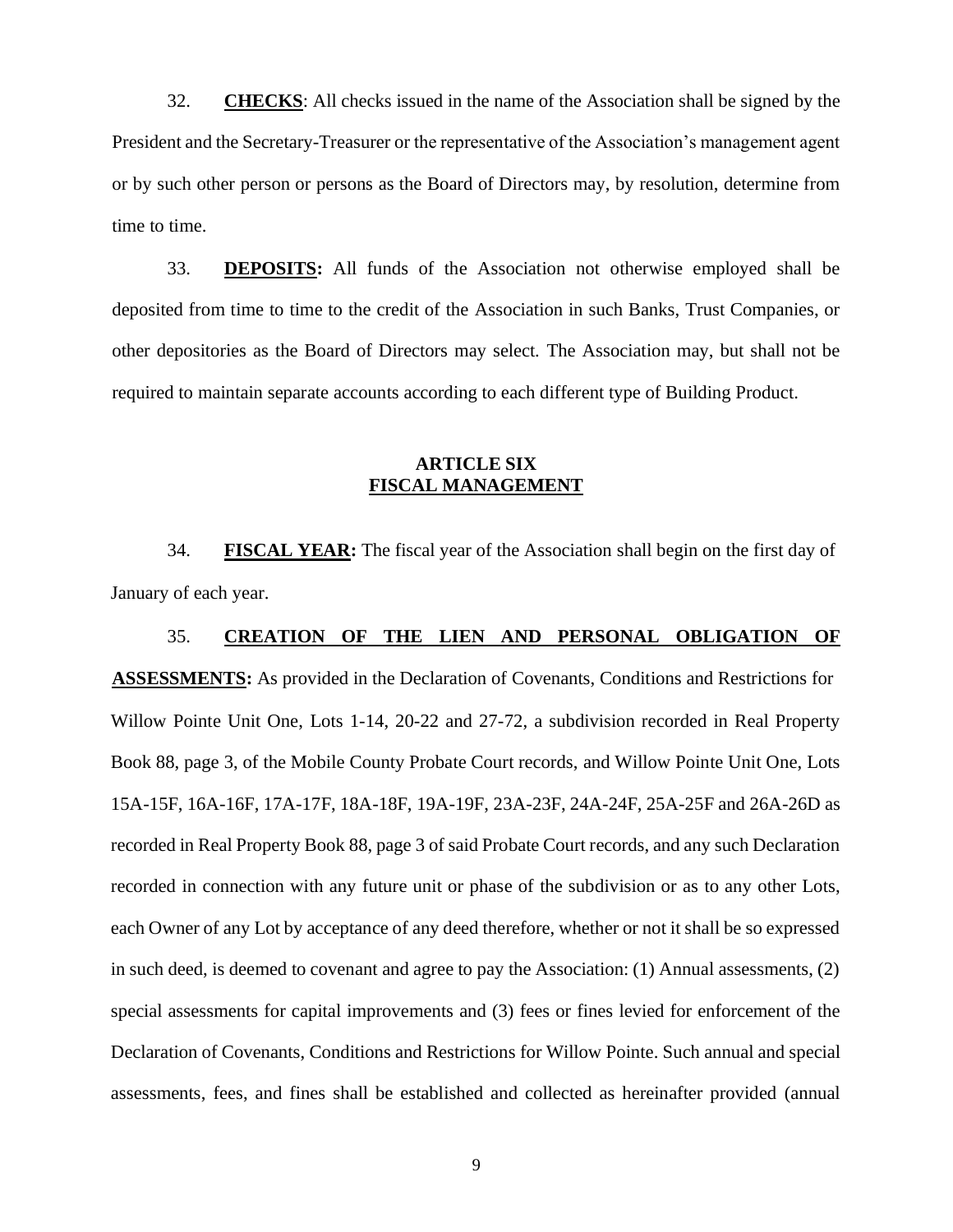assessments and special assessments under this Article referred to hereinafter at times collectively as "assessments"). The annual and special assessments, fees, and fines, including interest, costs and reasonable attorney's fees shall also be the personal obligation of the person who was the Owner of such property at the time when the assessment fell due. The personal obligation for delinquent assessments shall not pass to his successors in title unless expressly assumed by them but shall continue as a lien on the Lot until satisfied.

#### 36. **PURPOSE OF ASSESSMENTS:**

(a) The annual and special assessments levied by the Association under this Article shall be used exclusively to promote the recreation, health, safety and welfare of the Owners, their invitees or licensees, and for the improvement and maintenance of the common areas and any improvements situated thereon.

(b) The Association shall also have the obligation to maintain adequate liability insurance, and fidelity bond coverage in such minimal amounts as required by FHA, VA and FNMA, from time to time.

37. **ANNUAL ASSESSMENTS:** Annual assessments shall be payable in such amount and manner as determined by the Association, according to the Building Product category for which the annual assessment is levied.

(a) From and after the initial annual assessment, the maximum annual assessment under this Article may be increased each year by an amount no more than five percent (5%) above the potential maximum assessment for the previous year without a vote of the Owners.

(b) The maximum annual assessment may be increased by more than five percent (5%) by a vote of two-thirds (2/3) of members entitled to cast a vote who are voting in person or by proxy at a meeting duly called for this purpose.

(c) The Board of Directors of the Association may fix the annual assessment under this Article at an amount in excess of the potential maximum assessment without a vote of the Owners.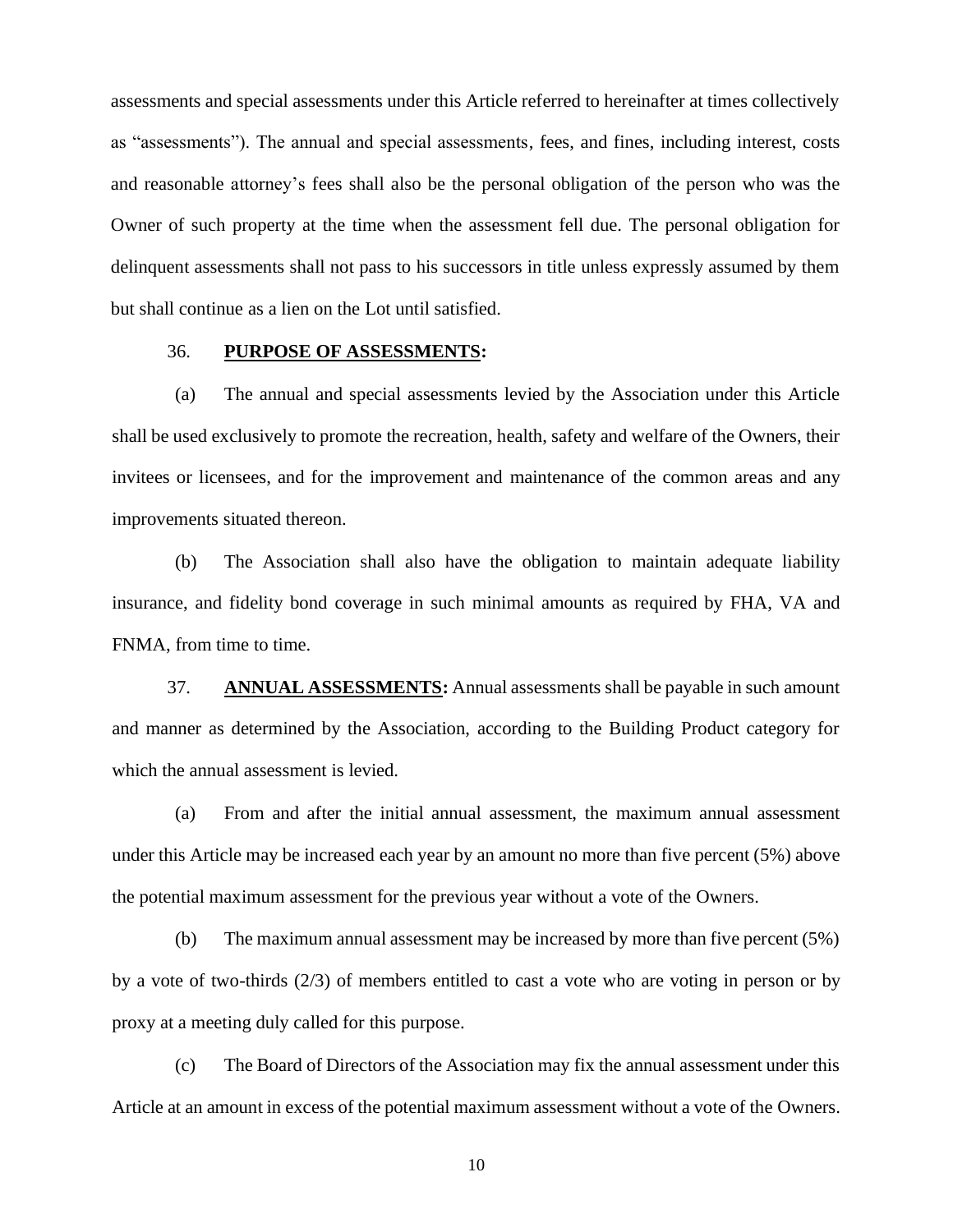#### 38. **SPECIAL ASSESSMENT FOR SUBDIVISION CAPITAL**

**IMPROVEMENTS:** In addition to the annual assessments authorized above, the Association may levy, with respect to the Lots in a particular Building Product category, in any assessment year, a special assessment under this Article for the purpose of defraying, in whole or in part, the costs of any construction, reconstruction, repair or replacement of an improvement upon the Common Areas, including fixtures and personal property related thereto or portions of the improvements for which the Association has some obligation, provided that any such special assessment shall have the approval of not less than two-thirds  $(2/3)$  of the votes within such Building Product category who are voting in person or by proxy at a meeting duly called for this purpose.

### 39. **NOTICE AND QUORUM FOR ANY ACTION AUTHORIZED UNDER**

**PARAGRAPHS 37 AND 38:** Written notice of any meeting called for the purpose of taking any action authorized under Paragraphs 37 and 38 hereof shall be sent to all members not less than thirty (30) days nor more than (60) days in advance of the meeting. A quorum as defined in Paragraph 9 shall decide any matter pertaining to Paragraph 37 or 38 brought before the membership.

40. **UNIFORM RATE OF ASSESSMENT:** Both annual assessments and special assessments under this Article shall be fixed at a uniform rate for each Lot included in a particular Building Product category. Rates for Lots in different Building Product categories or included in different and separate Declaration of Covenants, Conditions and Restrictions may be assessed at a different rate.

41. **ANNUAL ASSESSMENTS PERIODS AND DUE DATES:** The Board of Directors shall fix the amount of the annual assessment against each Lot at least thirty (30) days in advance of each annual assessment period. Written notice of the annual assessment shall be sent to each Owner subject thereto. The due date shall be established by the Board of Directors if other than as set forth herein. The Association shall, upon demand and for a reasonable charge, furnish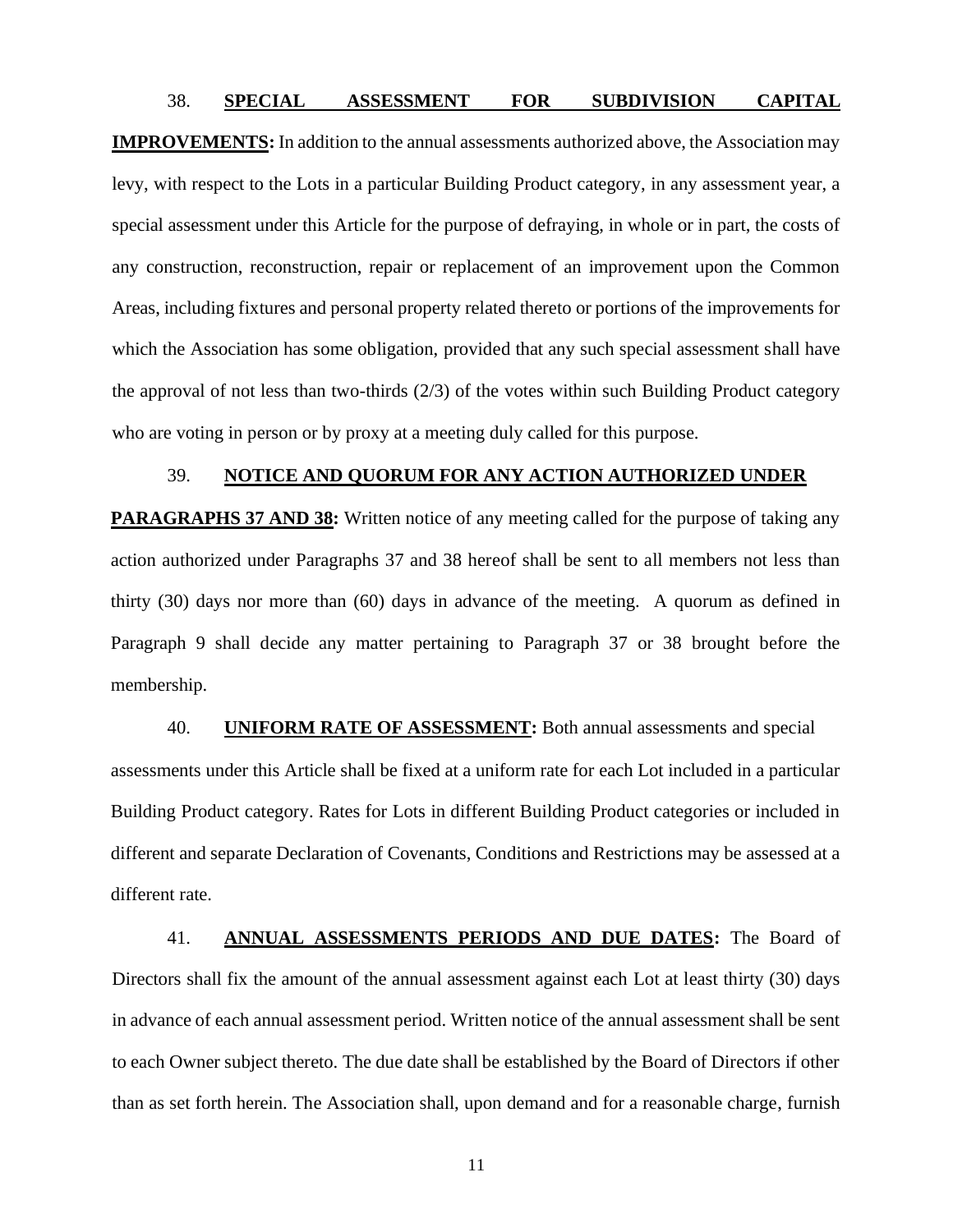a certificate signed by an officer of the Association setting forth whether the assessments on a specified Lot have paid. A properly executed certificate of the Association as to the status of assessments on a Lot is binding upon the Association as of the date of its issuance.

42. **DEFAULT:** Any assessments not paid by a member within thirty (30) days after the due date shall bear interest from the due date at the statutory rate. The Association may, at its election, bring an action at law against the member obligated to pay the same and/or it may elect to foreclose its lien on the property for such assessment as provided in the Declaration of Covenants, Conditions and Restrictions. No member may waive or otherwise avoid liability for the payment of any assessments provided for herein by the non-use of the common areas or by the abandonment of such member's Lot. In the event the Association shall incur any cost or employ an attorney for the collection of any sum due by a member to the Association or in any action to foreclose its lien or to recover a money judgment against a defaulting member, such member shall pay the costs thereof, including a reasonable attorney's fee. In the event the association elects to engage the services of a collection agency, the member shall reimburse the association the fees of the collection agency, which may be based on a percentage at the maximum of 40% of the debt, and all costs and expenses, including reasonable attorneys' fees, the association incurs in such collection efforts.

43. **FORECLOSURE:** The Association shall be entitled to foreclose its lien in accordance with the provisions of Alabama law for foreclosures of mortgages and the Declaration of Covenants, Conditions and Restrictions of the subdivision or otherwise pursuant to Alabama law if it elects to do so and shall have the right to sell the property at public outcry at the front door of the Courthouse of Mobile County according to the provisions of Alabama Law. In a foreclosure action, the Association shall have the right to bid as a stranger at a foreclosure sale and to acquire, hold, mortgage, and convey the same.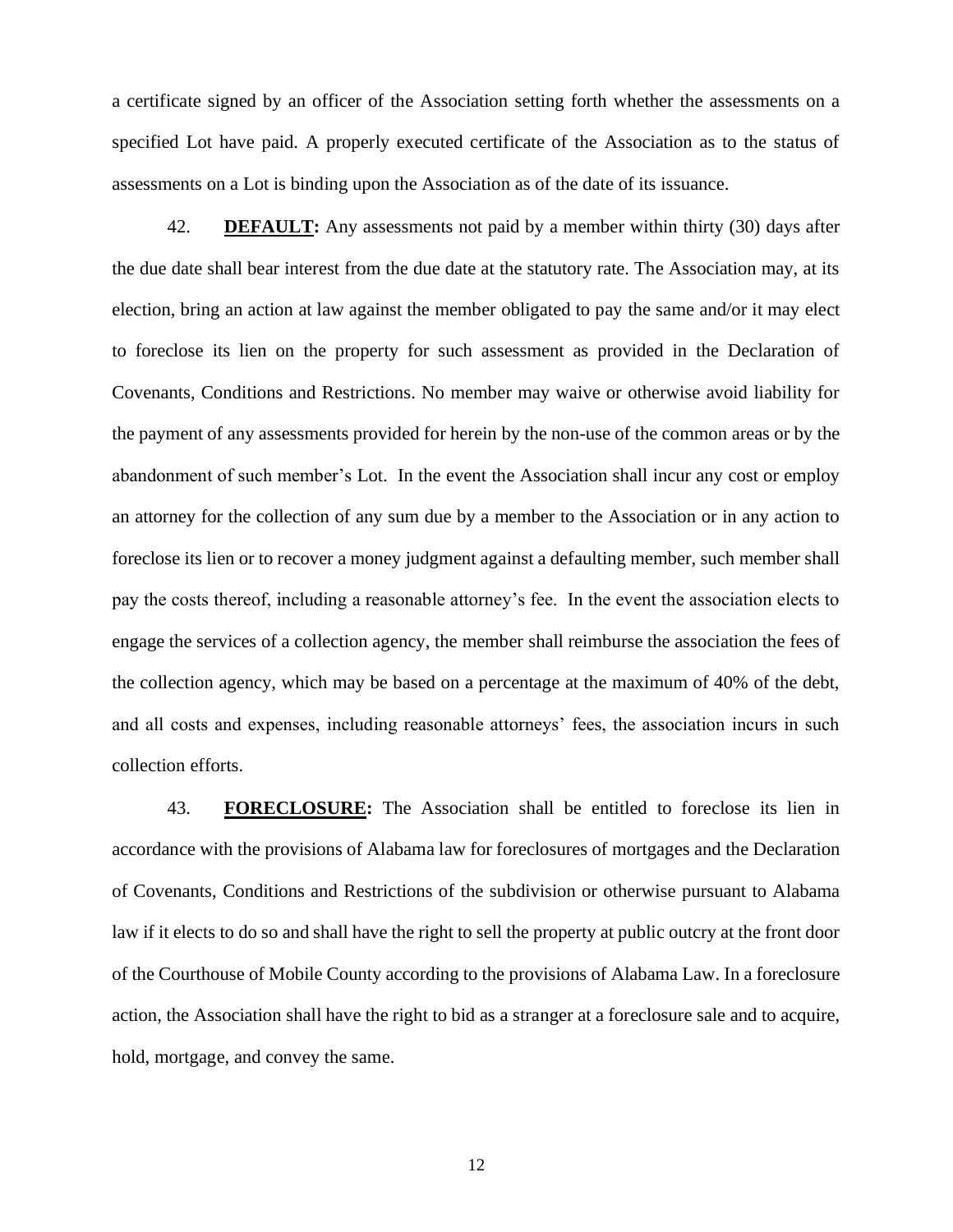#### 44. **SUBORDINATION OF THE LIEN TO MORTGAGES OF RECORD**: Except

as otherwise provided by law, any lien of the Association for assessments under this Article Six recorded after the date of recordation of any mortgage shall be subordinate to the mortgage on the Lot, and when the mortgagee or other purchaser of a Lot obtains title to the Lot as a result of foreclosure of such mortgage, or, as a result of a deed given in lieu of foreclosure, such acquirer of title and his successors and assigns shall not be liable for the assessments by the Association pertaining to such Lot or chargeable to the former Owner of such Lot which became due prior to such acquisition of title, and such lien shall be extinguished automatically upon the recording of the foreclosure deed or deed in lieu of foreclosure. Such unpaid share of assessments together with interest, costs, and attorney's fees, shall, however, continue to be the personal obligation of the person who was the Owner of the Lot at the time the assessment fell due. Any such sale or transfer pursuant to a foreclosure shall not relieve the purchaser or transferee of a Lot from liability for, nor the Lot so sold or transferred from the lien of any assessments thereafter becoming due. Except as hereinabove provided, the sale or transfer of an interest in any Lot shall not affect the assessment lien. Any liens extinguished by the provisions of this article shall be reallocated and assessed against all Lots as a common expense.

# **ARTICLE SEVEN ACCOUNTING RECORDS TO BE MAINTAINED**

45. **ACCOUNTING RECORDS**: Accounting records shall be maintained by the Secretary-Treasurer or by a bookkeeper or accountant employed for such purpose in accordance with generally accepted accounting principles. Such accounting records shall include, but not be limited to, a record of all receipts and expenditures and an account for each Lot, setting forth any shares of common expenses or other charges due, the due dates thereof, the present balance due and any interest in common surplus. The Association may, but shall not be required to maintain